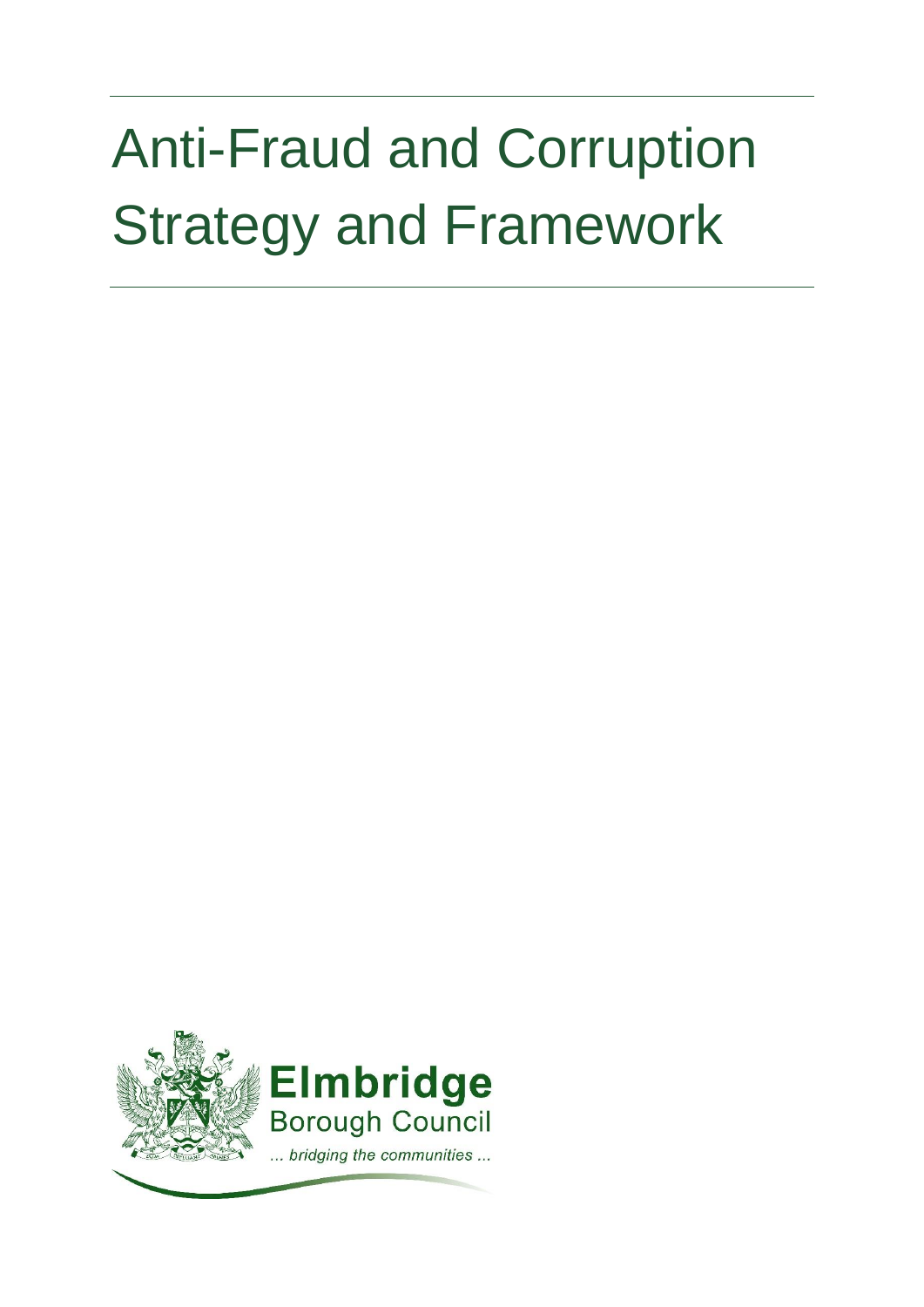# Contents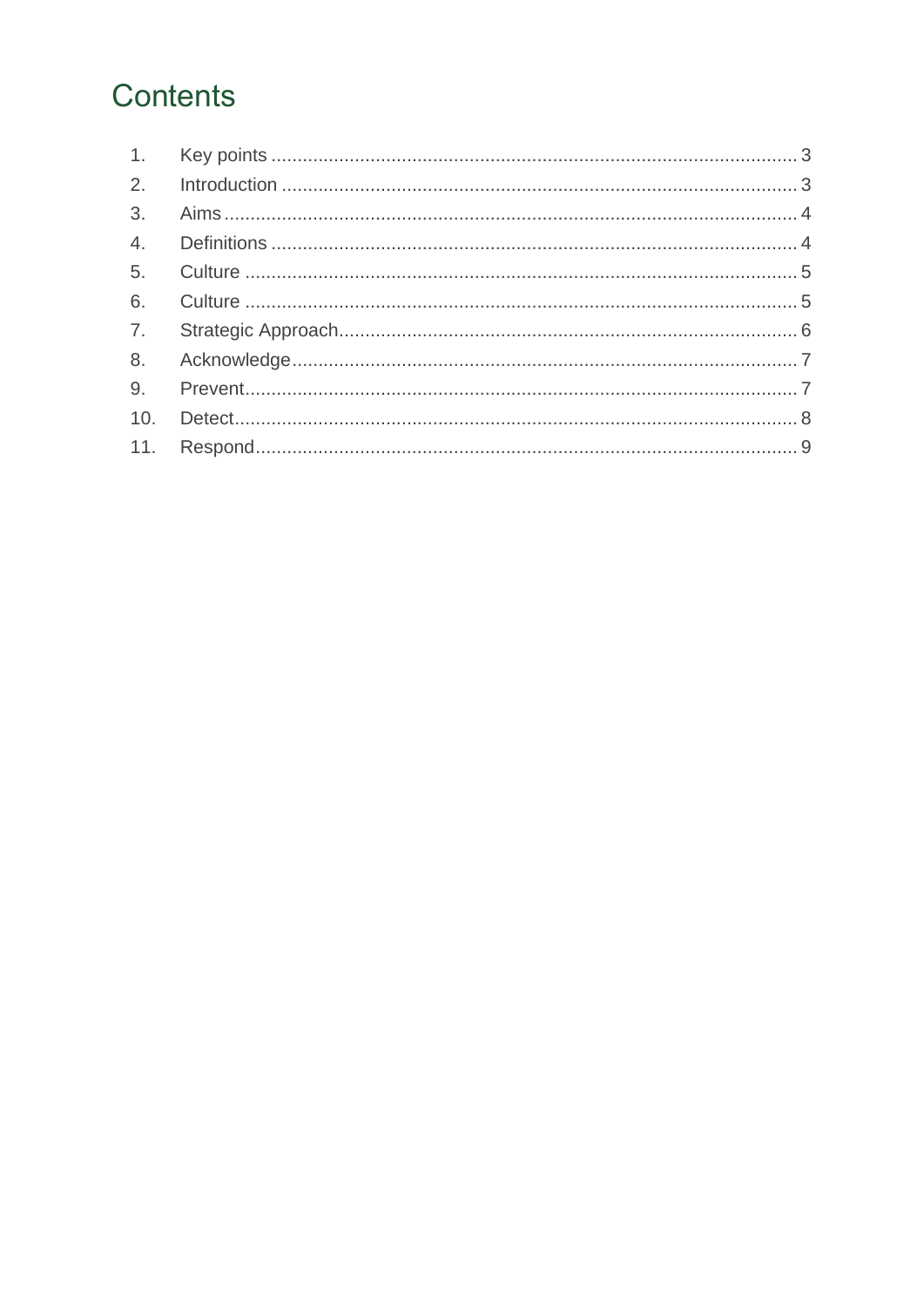# <span id="page-2-0"></span>1. Key points

- This strategy and framework set out the Council's commitment to preventing, detecting, and deterring fraud and corruption to ensure public funds are used for their intended purposes.
- The Council expects the highest ethical and legal standards from its members, officers, contractors and agents carrying out business on its behalf.
- The framework includes quidance on types of fraud and corruption, how to report concerns and the investigation process.
- All cases of suspected fraud, financial irregularity or corruption must be reported to Internal Audit and Counter Fraud.
- The strategy sets out the main objectives for tackling the risk from fraud and corruption and applies equally to Members and staff.
- It is an expectation that where employees have work place concerns, or suspect wrongdoing, that this is raised through appropriate channels.
- A Confidential Reporting Policy is in place to support staff in raising workplace concerns.

#### <span id="page-2-1"></span>2. Introduction

The public is entitled to expect the Council to conduct its business with integrity, honesty and openness and demand the highest standards of ethical conduct from those working for and with it.

The Council takes its statutory duty to protect the public funds it administers seriously. It is essential that it protects the public purse and ensures that Council funds are used only for their intended purpose: to support and deliver services to our community. As such the Council maintains a zero-tolerance approach to fraud and corruption whether it is attempted from outside the Council or within.

This strategy forms part of the Council's counter fraud framework, a collection of interrelated policies and procedures including the Codes of Conduct, Council Procedure Rules and Confidential Reporting Policy. It also includes policies and procedures that are specifically targeted at countering fraud and corruption.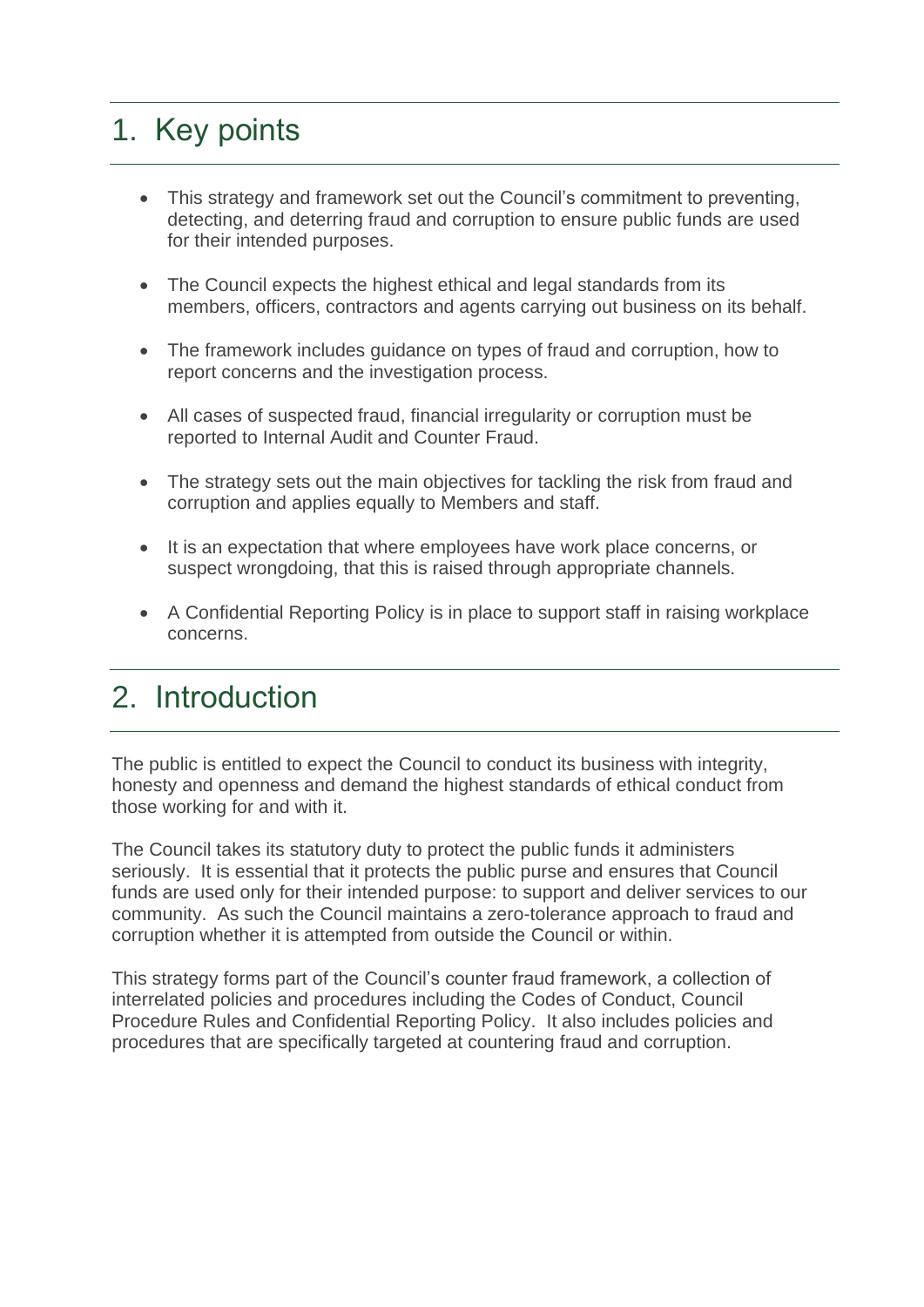#### <span id="page-3-0"></span>3. Aims

This strategy sets out the Council's commitment to preventing, detecting and deterring fraud and corruption.

This strategy aims to:

- Support an anti-fraud culture where people are empowered to challenge dishonest behaviour;
- Actively prevent, deter and promote detection of fraudulent and corrupt acts;
- Maintain the Council's awareness of emerging fraud risks;
- Provide clear guidance on the roles and responsibilities of Members and officers; and
- Identify a clear pathway for investigative and remedial action.

#### <span id="page-3-1"></span>4. Definitions

**Fraud** - can be broadly described as, someone acting dishonestly with the intention of making a gain for themselves or another, or inflicting a loss (or a risk of loss) on another; including:

- Dishonestly making a false statement or representation;
- Dishonestly failing to disclose to another person, information which they are under a legal duty to disclose;
- Committing fraud by abuse of position, including any offence as defined in the Fraud Act 2006.

**Theft** - is the dishonest taking of property belonging to another person with the intention of permanently depriving the owner of its possession.

**Obtaining Services Dishonestly** – is broadly where services which were to be paid for were obtained knowing or intending that no payment would be made.

**Bribery** – is the inducement for an action which is illegal, unethical or a breach of trust. Inducements can take the form of gifts, loans, fees, rewards or other advantages, whether monetary or otherwise.

**Corruption –** is the abuse of entrusted power for private gain. It affects everyone who depends on the integrity of people in a position of authority. The Bribery Act 2010 repealed all Corruption Acts in whole and therefore, whilst corruption exists as a term, any offences committed would fall under the Bribery Act.

This strategy also covers other irregularities or wrongdoing, for example failure to comply with Council Procedure Rules, Contract Procedure Rules, National and Local Codes of Conduct, Health and Safety Regulations and all other relevant laws and legislation that result in an avoidable loss to the Council.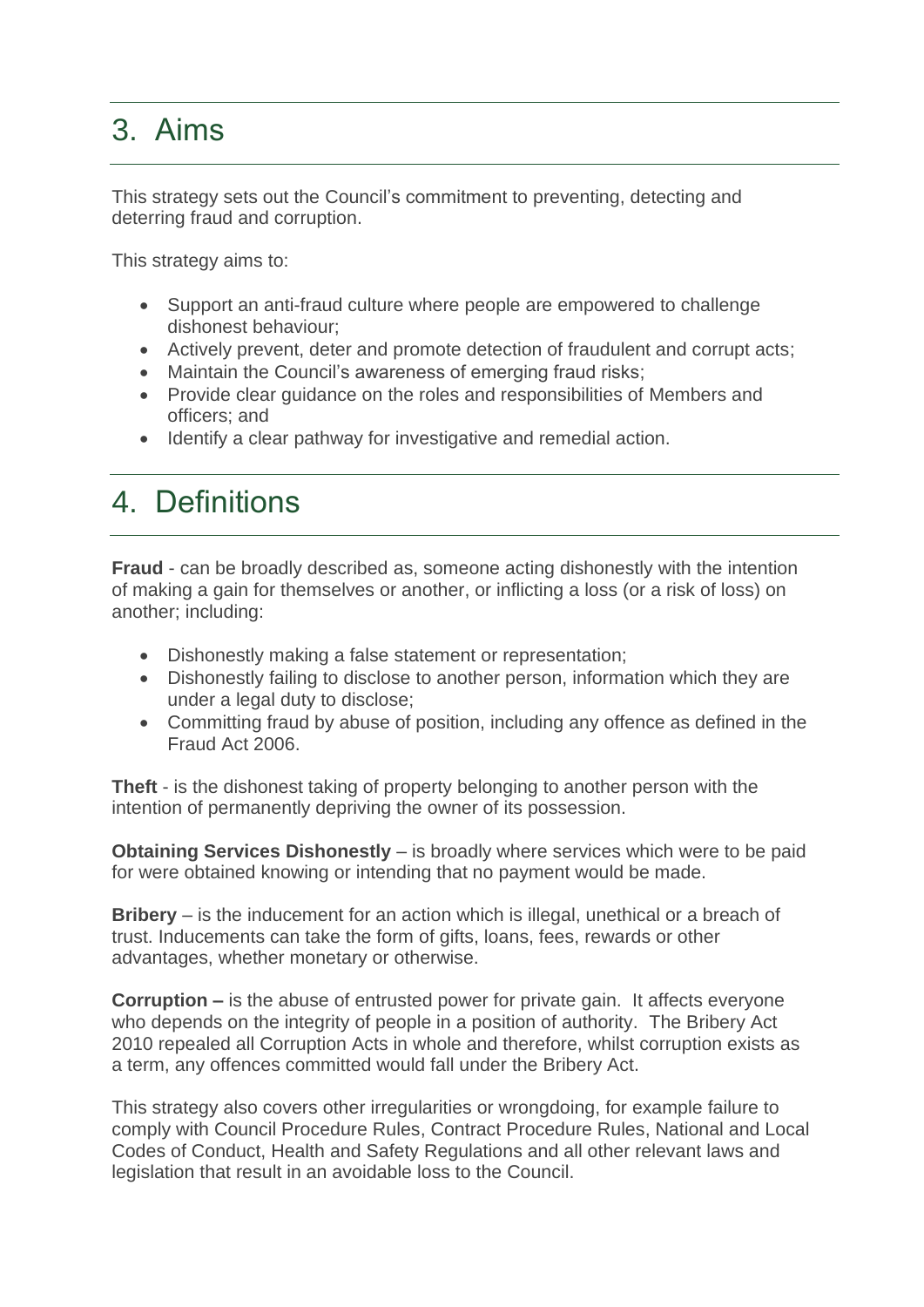# <span id="page-4-0"></span>5. Culture

The Council is committed to the highest ethical standards as set out in the Codes of Conduct. The Council believes the 'seven principles of public life' are the foundation of a strong anti-fraud culture and expects all members, officers and contractors to follow these principles, as well as all legal rules, policies and procedures.

| <b>Principle</b>    | You should                                                                                                                                                              |
|---------------------|-------------------------------------------------------------------------------------------------------------------------------------------------------------------------|
| <b>Selflessness</b> | Act solely in terms of the public interest and not for the<br>purpose of gain for yourself, family or friends.                                                          |
| Integrity           | Avoid placing yourself under any obligation to people or<br>organisations that might seek to influence you in your work.                                                |
| Objectivity         | Act and take decisions impartially, fairly and on merit, using<br>the best evidence and without discrimination or bias.                                                 |
| Accountability      | Be accountable to the public for your decisions and actions<br>and submit yourself to scrutiny as appropriate.                                                          |
| <b>Openness</b>     | Act and take decisions in an open and transparent manner.<br>Information should only be withheld from the public if there<br>are clear and lawful reasons for doing so. |
| Honesty             | Be truthful. This includes declaring any conflicts of interest<br>and taking steps to resolve such conflicts.                                                           |
| Leadership          | Actively promote and support these principles by applying<br>them to your own behaviour and challenging poor behaviour.                                                 |

The seven principles of public life and a brief explanation are listed below:

## <span id="page-4-1"></span>6. Culture

In essence, we expect everyone carrying out Council business to protect the public interest and also to challenge instances of dishonest behaviour. The promotion of a strong anti-fraud culture is therefore vital, as not only will it deter potential fraudsters but it will also encourage a safe environment in which individuals can raise concerns.

Allegations relating to potential fraud, financial maladministration, conflicts of interest, breach of confidentiality, improper use of resources, ICT misuse or any other forms of financial irregularity will be reported to Internal Audit and Counter Fraud, who will take appropriate action.

The Council's Confidential Reporting Policy can also be used for raising concerns that relate to other serious concerns such as general maladministration, possible abuse of clients, health and safety risks and damage to the environment.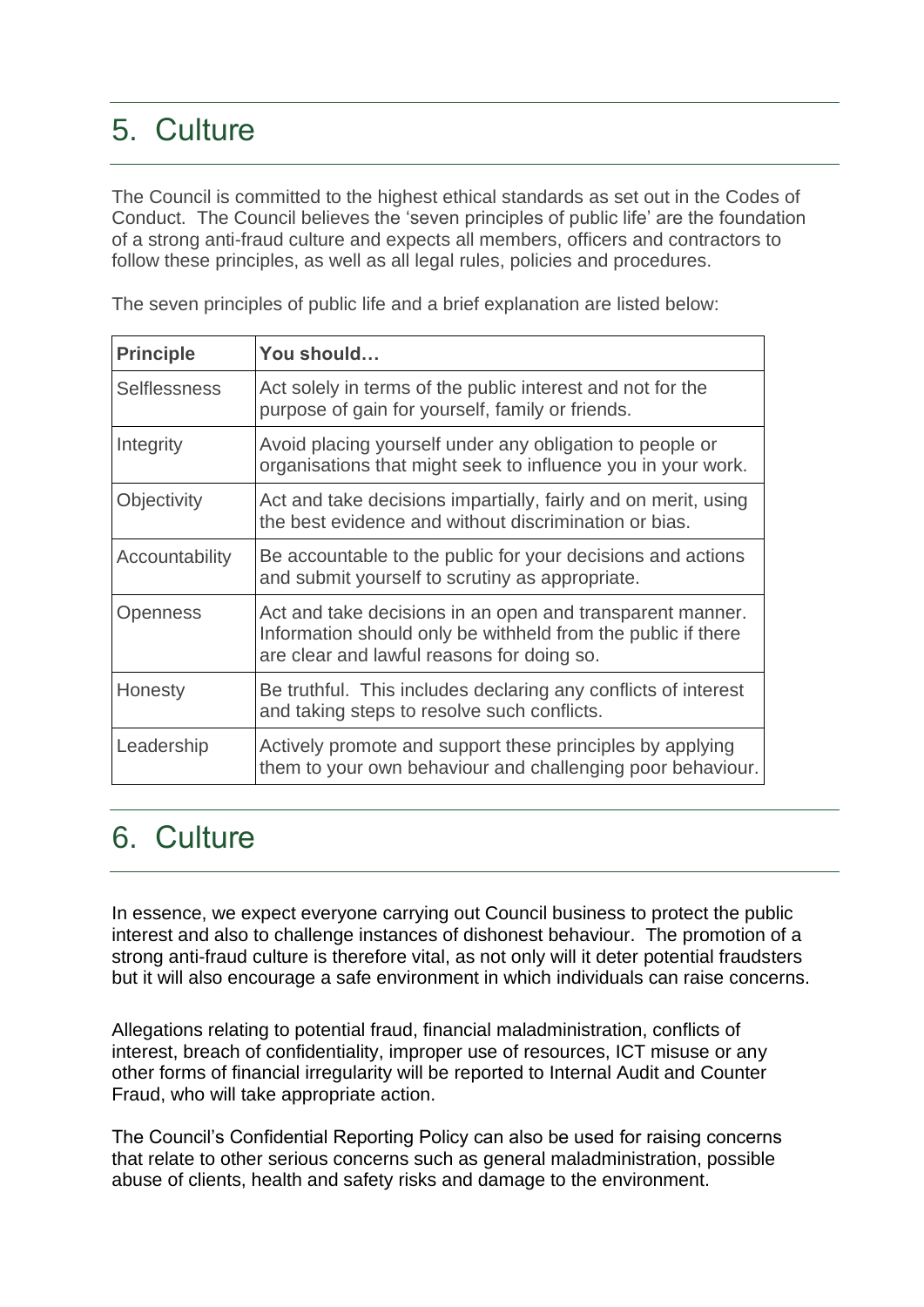Members of the public are also encouraged to report concerns through any of the above routes or, if appropriate, through the Council's Complaints Procedure.

The Council's Confidential Reporting Policy also makes it clear that whilst it hopes that concerns will be raised internally within the Council, if the employee still feels unable to raise their concerns internally they can be raised with relevant outside bodies listed in the policy.

The Council takes the threat of fraud and bribery seriously and has allocated specific resource, to focus on coordinating its approach to protecting its assets and finances from fraud, bribery and wrongdoing.

## <span id="page-5-0"></span>7. Strategic Approach

Fraud by its very nature is secretive and conducted in such a manner that fraudulent actions are actively concealed. It is therefore vital that the Council has a strong antifraud culture and a robust anti-fraud programme.

**What we will do:**

| <b>Acknowledge</b> | Acknowledge and understand fraud and misconduct risks;<br>$\bullet$<br>Conduct and maintain a fraud risk assessment for the Council;<br>$\bullet$<br>Develop and maintain a strong framework of internal controls;<br>$\bullet$<br>Commit support and resources to tackling fraud; and<br>$\bullet$<br>Maintain a robust counter fraud response.<br>$\bullet$                                                                                                                                                                                                                |
|--------------------|------------------------------------------------------------------------------------------------------------------------------------------------------------------------------------------------------------------------------------------------------------------------------------------------------------------------------------------------------------------------------------------------------------------------------------------------------------------------------------------------------------------------------------------------------------------------------|
| <b>Prevent</b>     | Develop and maintain an effective and strong anti-fraud<br>$\bullet$<br>culture:<br>Implement a robust anti-fraud and misconduct programme;<br>$\bullet$<br>Ensure that the standards in public life adopted are set out<br>$\bullet$<br>clearly in the Councils policies and effectively communicated;<br>Conduct employee and third-party due diligence; and<br>$\bullet$<br>Regularly communicate with staff on countering fraud and<br>$\bullet$<br>provide fraud awareness training.                                                                                    |
| <b>Detect</b>      | Maintain and promote our confidential reporting hotline;<br>$\bullet$<br>Make better use of data and technology to prevent and detect<br>$\bullet$<br>fraud and wrongdoing;<br>Be aware of fraud risk to Council services;<br>$\bullet$<br>Enhance fraud controls and processes;<br>$\bullet$<br>Benchmark where possible, with other authorities;<br>$\bullet$<br>Promote Whistleblowing; and<br>$\bullet$<br>Regularly liaise with others to share knowledge and data of<br>$\bullet$<br>known fraud and to learn and share best practice on fraud risk<br>and prevention. |
| <b>Respond</b>     | Develop and maintain internal investigation protocols and<br>$\bullet$<br>disclosure protocols;<br>Provide a consistent and effective response for dealing with<br>fraud cases;                                                                                                                                                                                                                                                                                                                                                                                              |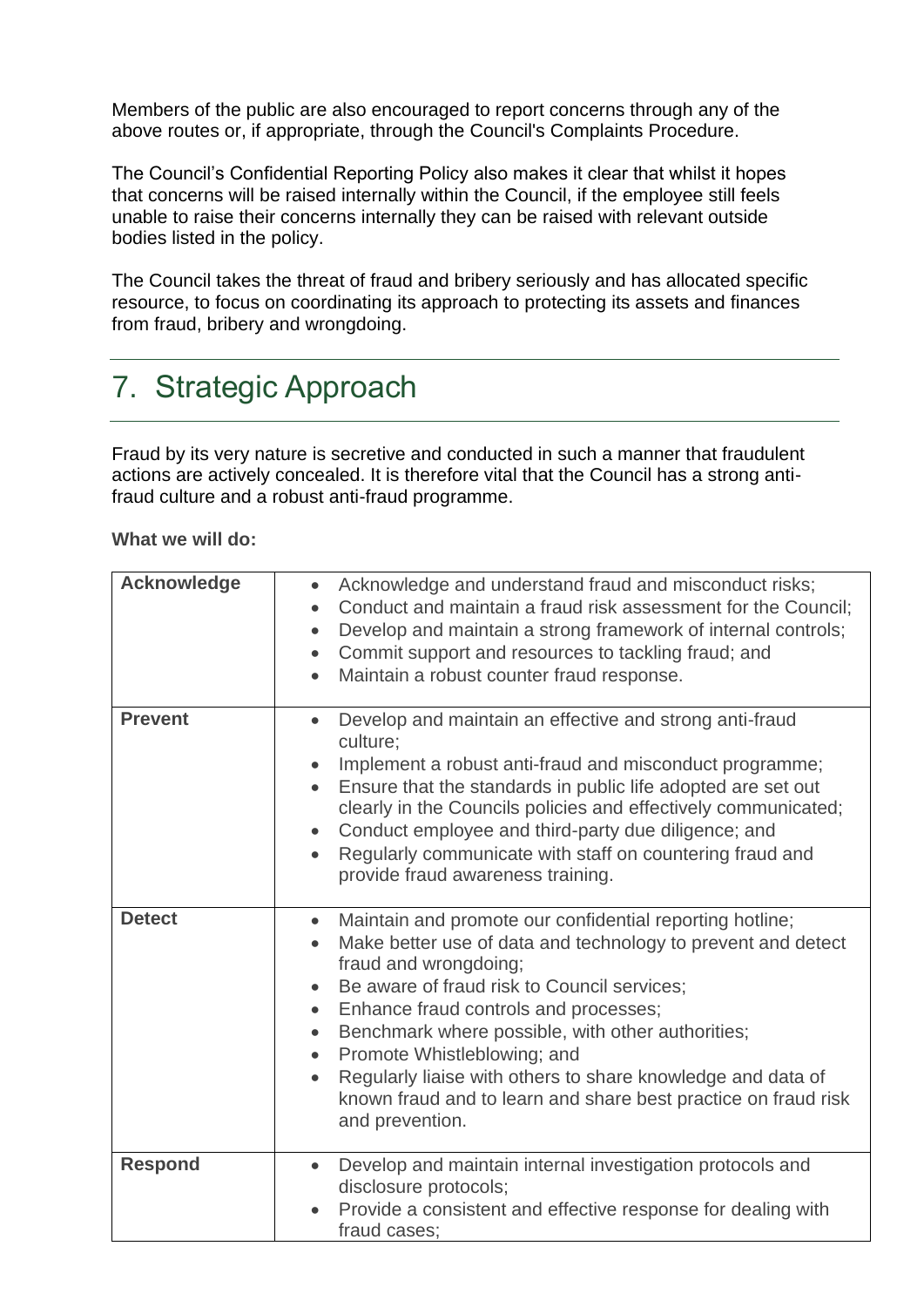| Develop capability and capacity to pursue fraud and<br>$\bullet$<br>wrongdoing;<br>Collaborate across local authorities and with law enforcement;<br>and |
|----------------------------------------------------------------------------------------------------------------------------------------------------------|
| Ensure we have both the capability and capacity to investigate<br>$\bullet$<br>and prosecute fraud.                                                      |

## <span id="page-6-0"></span>8. Acknowledge

The Council accepts that no authority is immune from the risk of fraud, bribery and wrongdoing. It seeks to use all available recourse to help to reduce the opportunity, motivation and justification for fraud, bribery and wrongdoing and to act robustly when it is identified.

A fraud and misconduct risk assessment will be conducted and maintained to help the Council understand the risks it faces from fraud, bribery and wrongdoing. The Council will also document the controls in place to mitigate these risks, identify gaps or weaknesses in the control mechanisms and develop a bespoke work programme to target and reduce the risks.

The Council will develop and maintain a strong framework of internal controls designed to prevent and detect irregularity, misconduct and fraud. The framework includes the following key elements:

- Codes of Conduct;
- Confidential Reporting Policy;
- Anti-Money Laundering Policy;
- Financial Procedure Rules;
- Contract Procedure Rules

Support and resources will be allocated to counter the risk from fraud, bribery and wrongdoing.

In maintaining a robust counter fraud response, the Council will provide corporate and targeted anti-fraud training and awareness for all employees to assist them in identifying instances of possible fraud, bribery and wrongdoing and provide mechanisms to enable staff to report their concerns in a timely manner.

The Council will regularly review its approach to tackling fraud, keeping abreast of emerging risks and current trends which occur across the Council and nationally.

#### <span id="page-6-1"></span>9. Prevent

The Council faces a variety of risks and threats and acknowledges that prevention is the best and most efficient way to tackle fraud, bribery and wrongdoing and to prevent / minimise losses.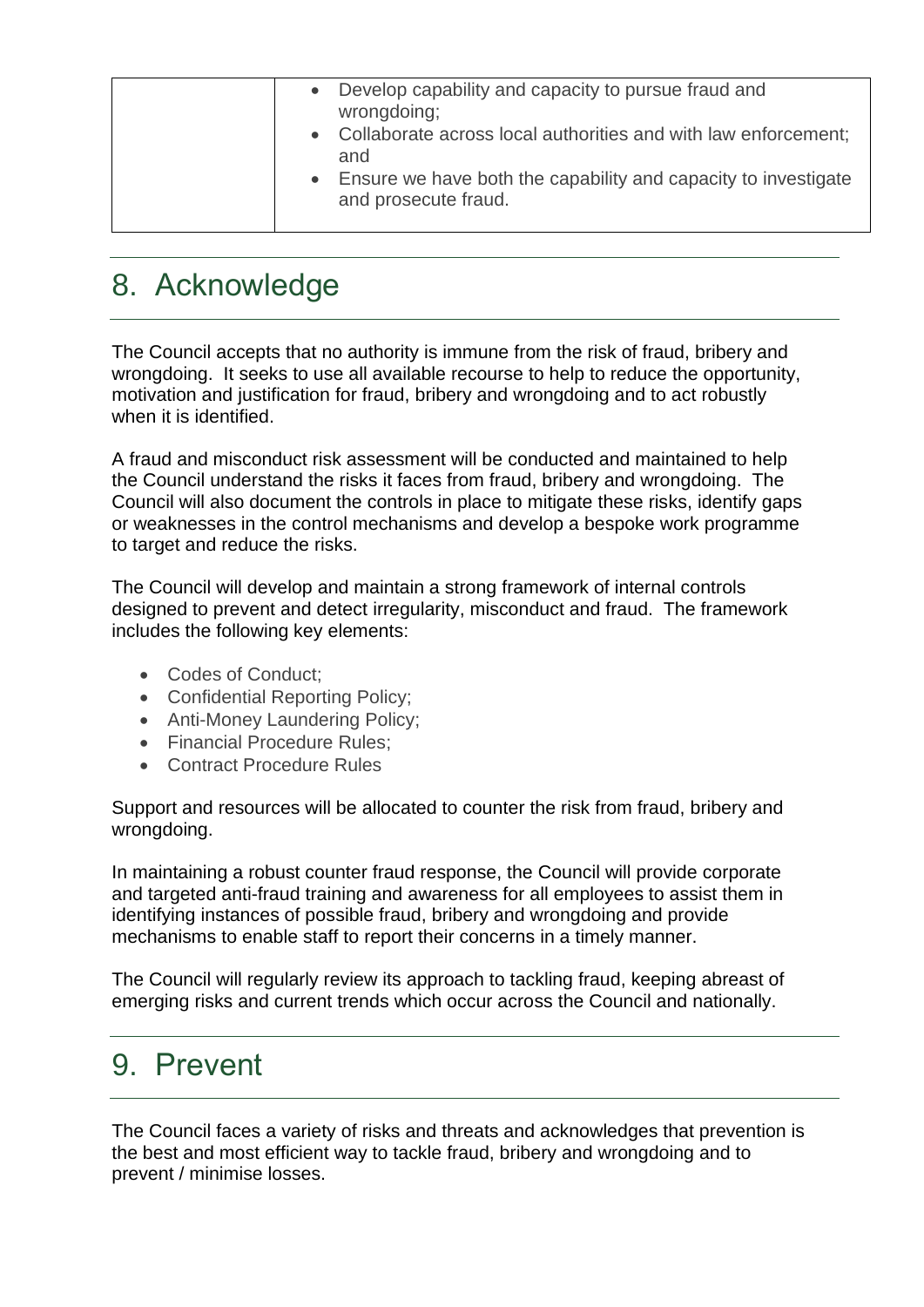The best defence against fraud, corruption, bribery and wrongdoing is to create and maintain a strong and robust anti-fraud culture within the Council. The Council will promote the standards of business conduct it expects and requires from all its employees (including contractors and Councillors) as documented in the Council's Code of Conduct.

The Council will develop, maintain and communicate to its employees an anti-fraud programme, which ensures that they are aware of the key part they play in countering fraud and risk and are sufficiently trained.

Practical counter fraud and risk guidance will be developed and disseminated to staff which details risk identifiers and is based on lessons learned elsewhere and recognisable risk scenarios.

The Council also recognises that a key preventative measure to combat fraud and misconduct is to ensure that the appropriate due diligence is exercised in the hiring, retention and promotion of employees and relevant third parties. This applies to all staff whether, permanent, temporary, contracted or voluntary. Procedures will be followed in accordance with the Council's recruitment and selection framework. We will always undertake the appropriate pre-employment checks (for example: qualification verification and obtaining references) before any employment offer is confirmed.

Any system weakness identified as part of the work carried out by Internal Audit will be recorded, with actions identified to minimise any system weaknesses and these will be agreed and monitored as part of the audit process.

## <span id="page-7-0"></span>10. Detect

The array of preventative systems, particularly internal control systems within the Council, has been designed to prevent and deter fraud and provide indicators of any fraudulent activity.

Employees are the first line of defence against most acts of attempted fraud, corruption and bribery. The Council expects and requires staff to be alert to the risks and possibilities of fraudulent attempts and to raise any such concerns at the earliest opportunity.

Employees also have a duty to protect the assets of the Council, including information, as well as property. When they have a concern of this nature, they are expected and required to report it, as soon as possible in accordance with the Council's Confidential Reporting Policy.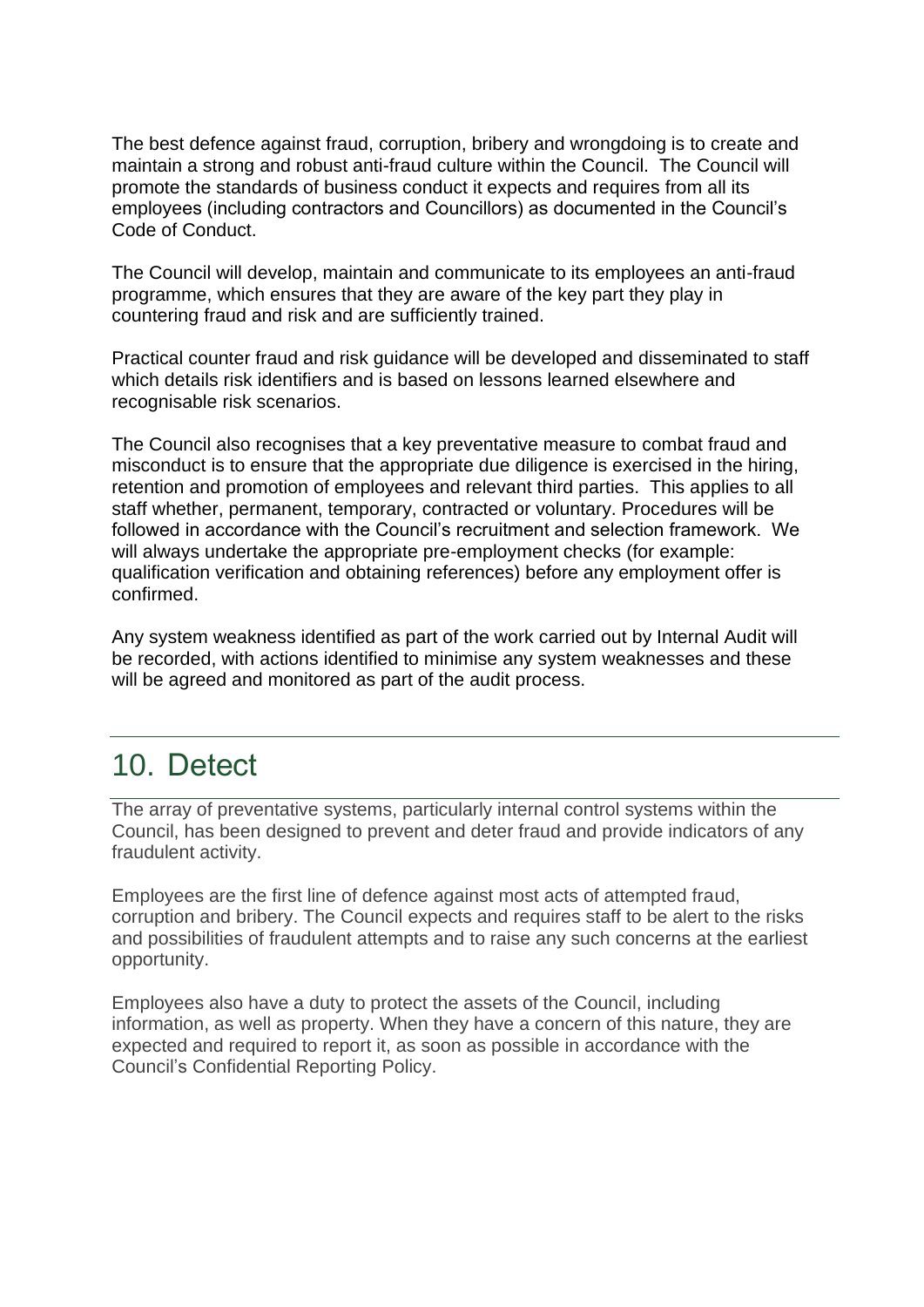The Council's Confidential Reporting Policy has been developed to provide a clear framework for reporting such concerns and this includes a dedicated confidential reporting hotline and e-mail address.

- Confidential Reporting Hotline: 01372 474107
- E-mail: [whistleblowing@elmbridge.gov.uk](mailto:whistleblowing@elmbridge.gov.uk)

The Council does not tolerate the victimisation or harassment of anyone raising a genuine concern. Employees are expected to report concerns and are afforded protection from any harassment or discrimination by the Public Interest Disclosure Act. Any harassment or victimisation of a 'whistle-blower' will be treated as a serious disciplinary offence, which will be dealt with under the Councils Disciplinary Policy and Procedures.

Both locally and nationally, arrangements are in place and continue to be developed, to encourage the lawful exchange of information and collaborative working between the Council and other agencies, to assist in countering fraud, corruption, bribery and wrongdoing.

The Council will pro-actively seek to prevent, deter and detect fraud using all available resources and technology and will actively take part in joint exercises such as data matching to minimise the fraud risk and loss to public funds.

The Council will, where appropriate, seek to make the best use of publicity to prevent, deter and detect instances of fraud, corruption and bribery.

## <span id="page-8-0"></span>11. Respond

Fraud, corruption and malpractice will not be tolerated and where it is identified the Council will deal with proven wrongdoings in the strongest possible terms, including:

- Disciplinary action;
- Reporting to the Police;
- Seeking maximum financial recovery of any losses on behalf of the tax payer, including use of civil legal action through the courts.

Where information relating to a potential or actual offence or wrongdoing is uncovered, a comprehensive and objective investigation will be conducted. Any investigation will take account of relevant policies and legislation.

The purpose of any investigation is to gather all available facts to enable an objective and credible assessment of the suspected violation and to enable a decision to be made as to a sound course of action.